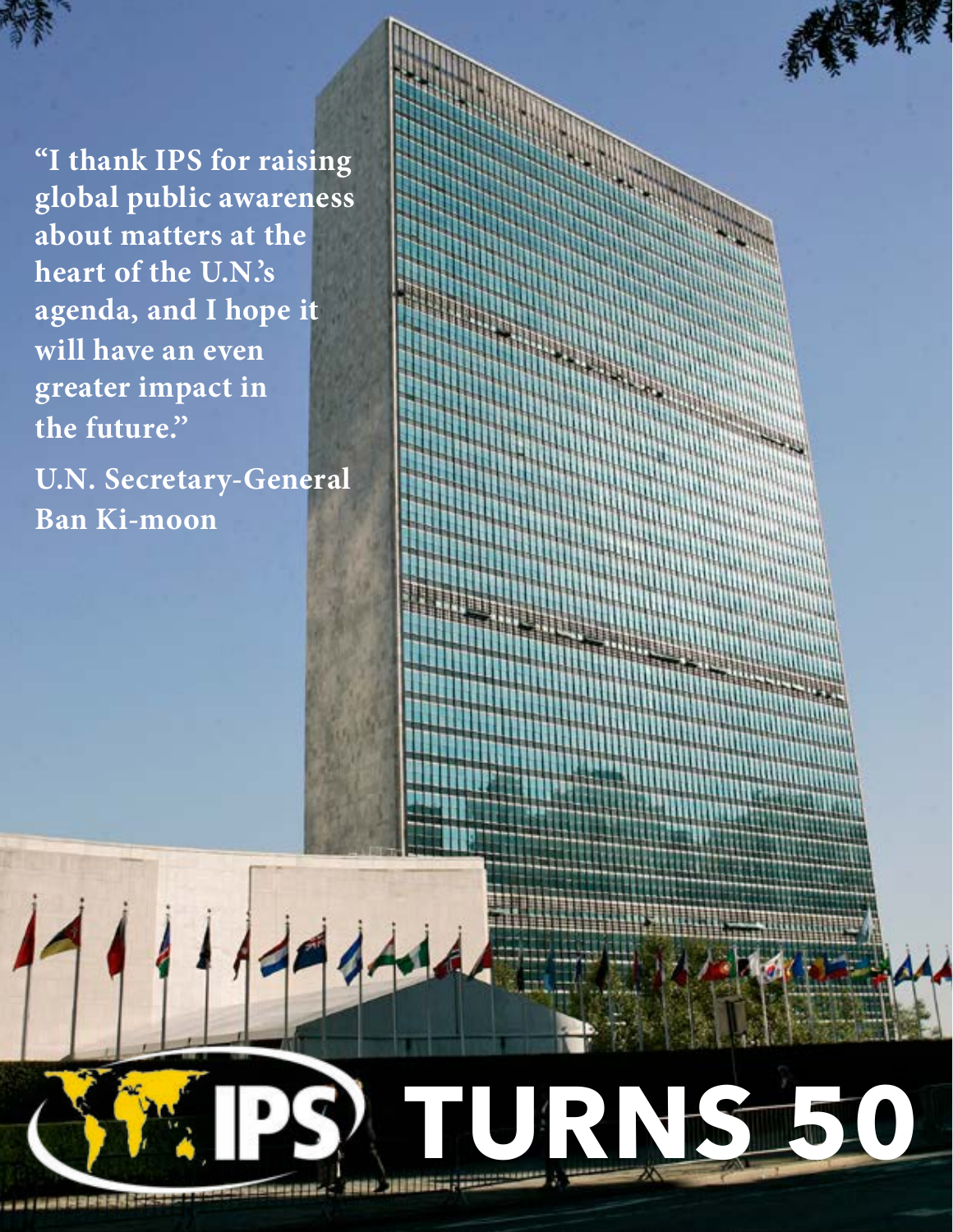**Half a Century of Struggle Against Underdevelopment** 

*Pablo Piacentini*

**This Flower Is Right Here**  *Ernest Corea* 

**International Relations, the U.N. and Inter Press Service** *Roberto Savio*  **3**

# **Contents**

**The Group of 77 & IPS at 50**  *Mourad Ahmia*  **11**

#### *Ramesh Jaura*

**Towards a Global Governance Platform 13**

**IPS at 50, Leads That Don't Bleed**  *Thalif Deen* **14**



 **9**

In 1979, I had a debate at the United Nations with the late<br>ton, then the very powerful and brilliant director of Asso<br>(AP). At one point, I furnished the following figures (whi<br>slow to change), as an example of Western bi If n 1979, I had a debate at the United Nations with the late Stan Swinton, then the very powerful and brilliant director of Associated Press  $\blacktriangle$  (AP). At one point, I furnished the following figures (which had been In 1964, four transnational news agencies – AP, United Press International (UPI), Agence France Presse (AFP) and Reuters – handled 92 percent of world information flow. The other agencies from industrialised countries, including the Soviet news agency TASS, handled a further 7 percent. That left the rest of the world with a mere 1 percent.

Why, I asked, was the entire world obliged to receive information from the likes of AP in which the United States was always the main actor? Swinton's reply was brief and to the point: "Roberto, the U.S. media account for 99 percent of our revenues. Do you think they are more interested in our secretary of state, or in an African minister?"

This structural reality is what lay behind the creation of Inter Press Service (IPS) in 1964, the same year in which the Group of 77 (G77) coalition of developing countries saw the light. I found it unacceptable that information was not really democratic and that – for whatever reason, political or economic – it was leaving out two-thirds of humankind.

We set up an international, non-profit cooperative of journalists, in which – by statute – every working journalist had one share and in which those like me from the North could not account for more than 20 percent of the membership.

As importantly, we stipulated that nobody from the North could report from the South. We set ourselves the challenge of providing journalists from developing countries with the opportunity to refute Northern claims that professional quality was inferior in the South.

Two other significant factors differentiated IPS from the transnational news agencies.

First, IPS was created to cover international affairs, unlike AP, UPI, AFP and Reuters, where international coverage was in addition to the main task of covering national events.

Second, IPS was dedicated to the long-term process and not just to events. By doing this, we would be giving a voice to those who were absent in the traditional flow of information – not only the countries of the South, but also neglected

### **International Relations, the U.N. and Inter Press service**

### By Roberto Savio Founder of IPS and President Emeritus

"In a world where we need to create new alliances, the commitment of IPS is to continue its work for better information, at the service of peace and cooperation."

actors such as women, indigenous peoples and the grassroots, as well as issues such as human rights, environment, multiculturalism, international social justice and the search for global governance…

Of course, all this was not easily understood or accepted.

We decided to support the creation of national news agencies and radio and TV stations in the countries of the South because we saw these as steps towards the pluralism of information. In fact, we helped to set up 22 of these national news agencies.

That created distrust on both sides of the fence. Many ministers of information in the South looked on us with suspicion because, while we were engaging in a useful and legitimate battle, we refused to accept any form of state control. In the North, the traditional and private media looked on us as a

Cover Image: United Nations Secretariat Building. Credit: UN Photo/Mark Garte

Publisher: Ramesh Jaura Design: Lyndal Rowlands © IPS-Inter Press Service November 2014

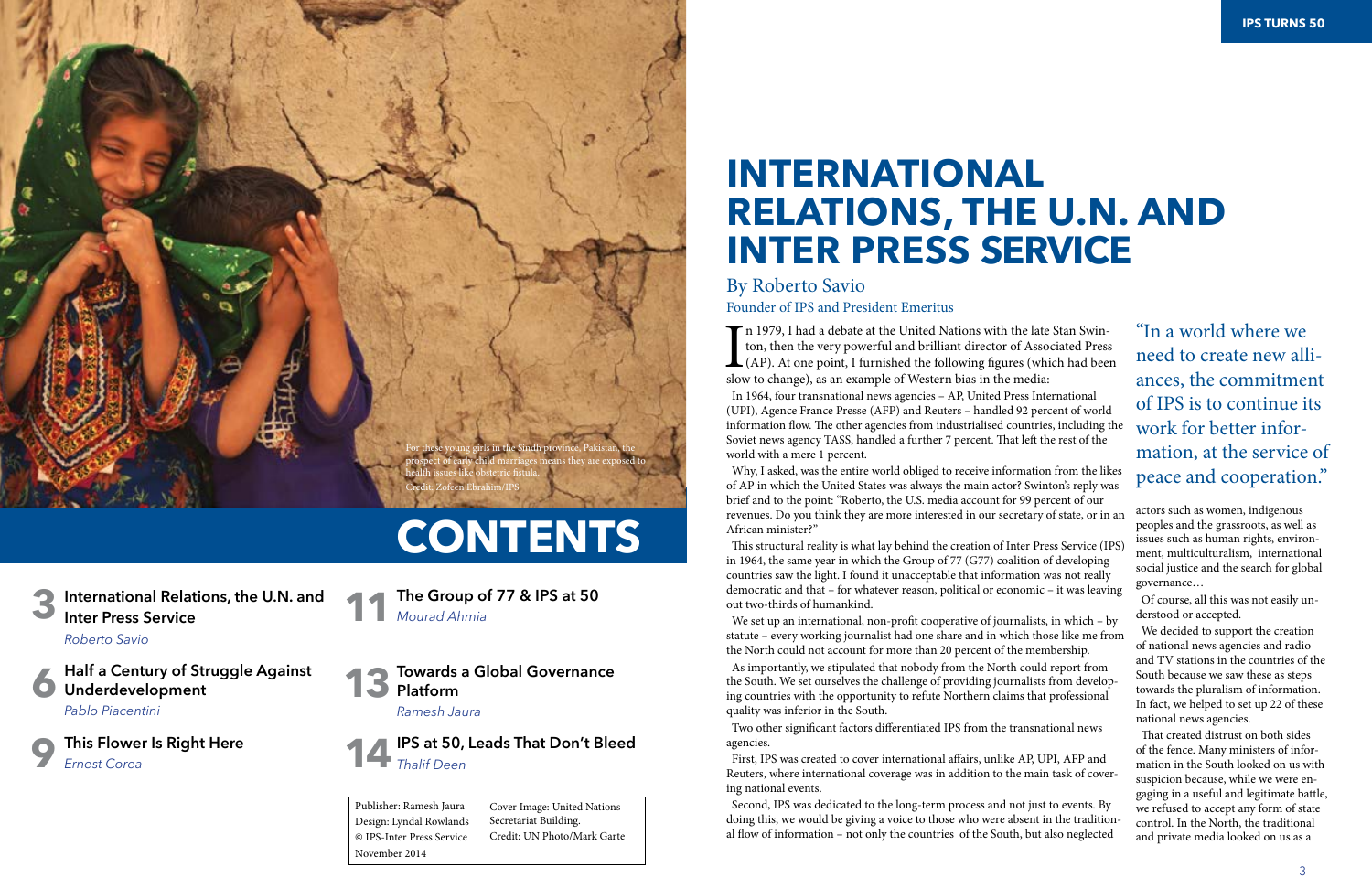"spokesperson" for the Third World.

In 1973, the Press Agencies Pool of the Non-Aligned Movement agreed to use IPS, which was growing everywhere, as its international carrier. At the same time, in the United Nations, the call was ringing for the establishment of a New In-ternational Economic Order (NIEO) and was approved by the General Assembly with the full support of the Security Council.

It looked like global governance was on its way, based on the ideas of international economic justice, participation and development as the cornerstone values for the world economic order.

In 1981 all this came to an end. Ronald Reagan in the United States and Margaret Thatcher in the United Kingdom de-cided to destroy multilateralism and, with it, the very concept of social justice.

One of the first actions taken was to ask all countries working with IPS to cut any relation with us, and dismantle their national systems of information. Within a few years, the large majority of national news agencies, and radio and TV stations disappeared. From now on, information was to be a market, not a policy.

The United States and the United Kingdom (along with Singapore) withdrew from the U.N. Scientific, Cultural and Edu-cational Organisation (UNESCO) over moves to establish a New International Information Order (NIIO) as a corollary to NIEO, and the policy of establishing national systems of information disappeared. The world changed direction, and the United Nations has never recovered from that change.

IPS was not funded by countries, it was an independent organisation, and even

We then decided to maintain it as a daily publication, to be distributed throughout the United Nation system: this is the TerraViva that reaches you daily, and is the link between IPS and members of the U.N. family.

if we lost all our clients from the world of national systems of information, we had many private media as clients. So we survived, but we decided to look for new alliances, with those who were continuing the quest for world governance based on participation and justice, with people interested in global issues, like human rights, the environment and so on.

It is worth noting that the United Nations was moving along a parallel path. In the 1990s, Boutros Boutros-Ghali, the sixth U.N. secretary-general, launched a series of world conferences on global issues, with the U.N. Conference on Environment and Development (UNCED) – also widely known as the 'Earth Summit' – the first in Rio de Janeiro in 1992.

For the first time, not only we of IPS – a non-governmental organisation (NGO) recognised by the U.N. Economic and Social Council (ECOSOC) –

but any NGO interested in and concerned with environmental issues could attend. Actually, we really had two conferences, albeit separated by 36 kilometres: one, the inter-governmental conference with 15,000 participants, and the other the NGO Forum, the civil society conference with over 20,000 participants. And it was clear that the civil society forum was pushing for the success of the Earth Summit much more than many delegates!

To create a communication space for the two different gatherings, IPS conceived and produced a daily newspaper – TerraViva – to be distributed widely in order to create a sense of communality. We continued to do so at the other U.N.-organised global conferences in the 1990s (on Human Rights in Vienna in 1993, on Population in Cairo in 1994, on Women in Beijing in 1995, and the Social Summit in Copenhagen, also in 1995).

Against this backdrop, it is sad to note that the world suddenly took a turn for the worse with the end of the Cold War at the end of the 1980s, when an endless number of unresolved fault lines that had been frozen during the period of East-West hostility came to light.

This year, for example, the number of persons displaced by conflict has reached the same figures as at the end of the Second World War.



Social injustice, not only at national but also at the international level, is growing at an unprecedented speed. The 50 richest men (no women) in the world accrued their wealth in 2013 by the equivalent of the national budgets of Brazil and Canada.

According to Oxfam, at the present pace, by the year 2030 the United Kingdom will have the same level of social ine-quality as during the reign of Queen Victoria, a period in which an unknown philosopher by the name of Karl Marx was working in the library of the British Museum on his studies of the exploitation of children in the new industrial revolution.

Fifty years after the creation of IPS, I believe more than ever that the world is unsustainable without some kind of glob-al governance. History has shown us that this cannot come from military superiority … and events are now becoming history fast.

During my life I have seen a country of 600 million people in 1956, trying to make iron from scraps in schools, factories and hospitals, turn into a country of 1.2 billion today and well on the road towards becoming the world's most industrialised country.

The world had 3.5 billion people in 1964, and now has over 7.0 billion, and will be over 9.0 billion in 20 years' time.

In 1954, sub-Saharan Africa had 275 million inhabitants and now has around 800 million, soon to become one billion in the next decade, well more than the combined population of the United States and Europe.

To repeat what Reagan and Thatcher did in 1981 is therefore impossible – and, anyhow, the real problem for every-body is that there is no progress on any central issue, from the environment to nuclear disarmament.

Finance has taken a life of its own, different from that of economic production and beyond the reach of governments. The two engines of globalisation, finance and trade, are not part of U.N. discourse. Development means to 'be more', while globalisation has come to mean to 'have more' – two very different paradigms.

In just 50 years, the world of information has changed also beyond imagination.

The internet has given voice to social media and the traditional media are in decline. We have gone, for the first time in history, from a world of information to a world of communication. International relations now go well beyond the inter-governmental relations, and the 'net' has created new demands for accountability and transparency, the bases for democracy.

And, unlike 50 years ago, there is a growing divide between citizens and public institutions. The issue of corruption, which 50 years ago was a hushed-up affair, is now one of the issues that begs for a renewal of politics. And all this, like it or not, is basically an issue of values.

IPS was created on a platform of values, to make information more democratic and participatory, and to give the voice to those who did not have one. Over the last 50 years, through their work and support, hundreds and hundreds of peo-ple have shared the hope of contributing to a better world. A wide-ranging tapestry of their commitment is offered in The Journalists Who Turned the World Upside Down, a book written by over 100 personalities and practising journalists.

It is evident that those values continue to be very current today, and that information continues to be an irreplaceable tool for creating awareness and democracy, even if it is becoming more and more a commodity, event-oriented and market-oriented.

But, in my view, there is no doubt that all the data show us clearly that we must find some global governance, based on participation, social justice and international law, or else we will enter a new period of dramatic confrontation and social unrest.

In a world where we need to create new alliances, the commitment of IPS is to continue its work for better information, at the service of peace and cooperation … and to support those who share the same dream.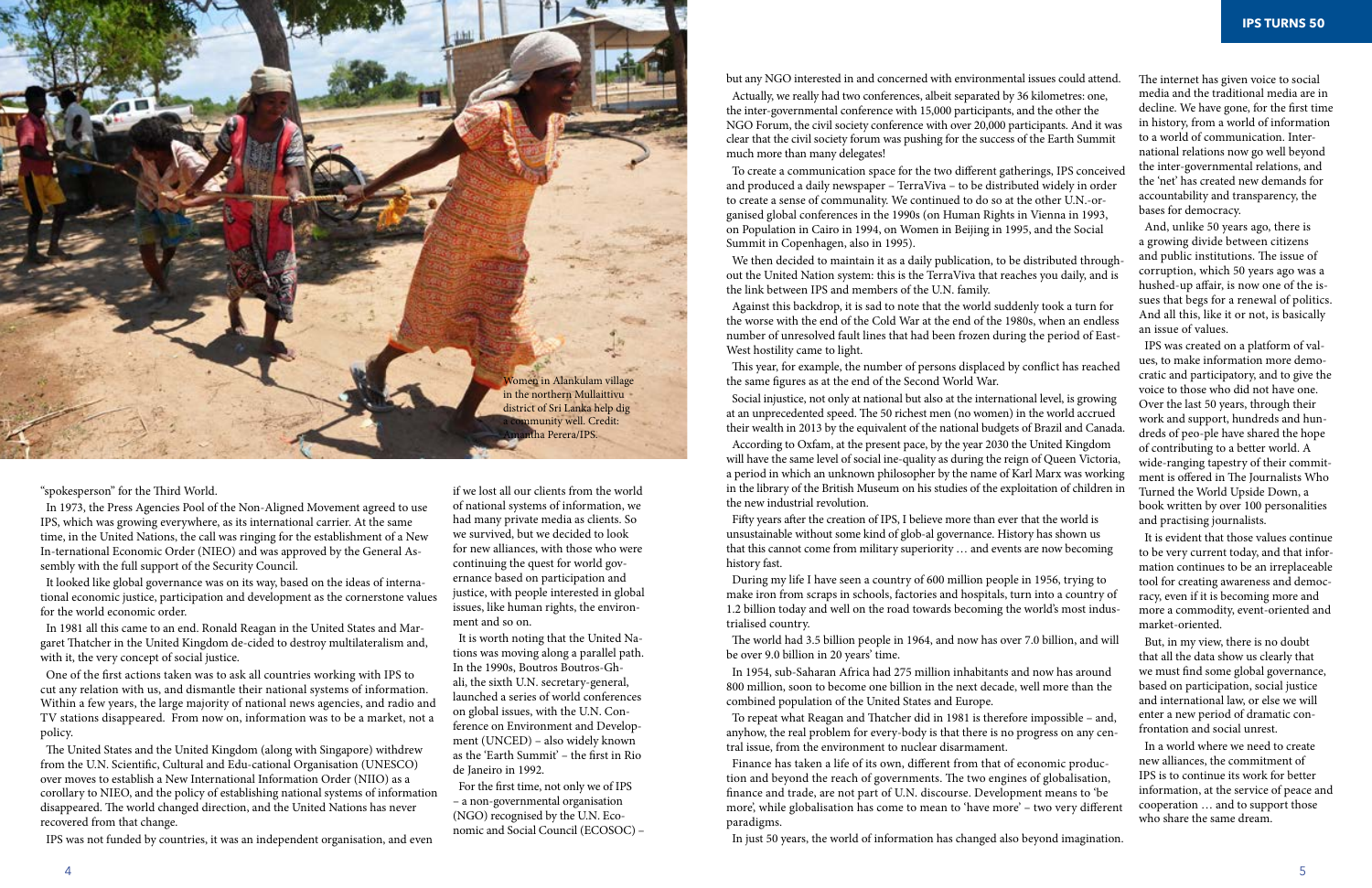The idea of creating Inter Press Service (IPS) arose in the early 1960s in response to awareness that a vacuum exist-ed in the world of journalism, which had two basic aspects.

Firstly, there was a marked imbalance in international information sources. World news production was concentrated in the largest industrialised countries and dominated by a few powerful agencies and syndicates in the global North.

By contrast, there was a lack of information about developing countries in the South and elsewhere; there was hardly any information about their political, economic and social realities, except when natural disasters occurred, and what little was reported was culturally prejudiced against these countries. In other words, not much of an image and a poor image at that.

### **HALF A CENTURY OF STRUGGLE Against Underdevelopment**

Secondly, there was an overall shortage of analysis and explanation of the processes behind news events and a lack of in-depth journalistic genres such as features, opinion articles and investigative journalism among the agencies.

Agencies published mainly 'spot' news, that is, brief pieces with the bare news facts and little background. Clearly this type of journalism did not lend itself to covering development-related issues.

When reporting an epidemic or a catastrophe in a Third World country, spot

#### By Pablo Piacentini

Founder of IPS and Head of the IPS Columnist Service

tary they offered concentrated on the countries of the North and their interests. Today the number of op-eds that appear is much greater than in the 1960s, but the predominant focus continues to be on the North.

This type of top-down, North-centred journalism served the interests of industrialised countries, prolonging and extend-ing their global domination and the subordination of non-industrialised countries that export commodities with little or no added value.

This unequal structure of global information affected developing countries negatively. For example, because of the im-age created by scanty and distorted information, it was unlikely that the owners of expanding businesses in a Northern country would decide to set up a factory in a country of the South.

After all, they knew little or nothing about these countries and, given the type of reporting about them that they were accustomed to, assumed that they were uncivilised and dangerous, with unreliable judicial systems, lack of infrastruc-ture, and so on.

Obviously, few took the risk, and investments were most frequently North-North, reinforcing development in developed countries and underdevelopment in underdeveloped countries.

In the 1960s, those of us who created IPS set ourselves the goal of working to correct the biased, unequal and distort-ed image of the world projected by international agencies in those days.

Political geography and economics were certainly quite different then. Countries like Brazil, which is now an emerging power, used to be offhandedly dismissed with the quip: "It's the country of the future – and always will be." At the time, decolonisation was under way in Africa, Asia and the Caribbean. Latin America was politically independent but economically dependent. The

Non-Aligned Movement was created in 1961.

IPS never set out to present a "positive" image of the countries of the South by glossing over or turning a blind eye to the very real problems, such as corruption. Instead, we wished to present an objective view, integrating information about the South, its viewpoints and interests, into the global information media.

This implied a different approach to looking at the world and doing journalism. It meant looking at it from the viewpoint of the realities of the South and its social and economic problems.

Let me give an example which has a direct link to development.

The media tend to dwell on what they present as the negative consequences of commodity price rises: they cause in-flation, are costly for consumers and their families, and distort the world economy. Clearly, this is the viewpoint of the industrialised countries that import cheap raw materials and transform them into manufactured goods as the basis for expanding their businesses and competing in the global marketplace.

It is true that steep and sudden price increases for some commodities can create problems in the international econo-my, as well as affect the population of some poor countries that have to import these raw materials.

But generalised and constant complaints about commodities price increases fail to take into account the statistically proven secular trend towards a decline in commodity prices (with the exception of oil since 1973) compared with those of manufactured goods.

IPS's editorial policy is to provide news and analyses that show how, in the absence of fair prices and proper remuner-ation for their commodities, and unless more value is added to agricultural and mineral products, poor countries reliant on commodity exports cannot overcome underdevelopment and poverty.

Many communications researchers have recognised IPS's contribution to developing a more analytical and appropriate journalism for focusing on and understanding economic, social and political processes, as well as contributing to great-er knowledge of the problems faced by countries of the South.

Journalists addressing development issues need, in the first place, to undertake critical analysis of the content of news circulating in the information arena.

Then they must analyse economic and social issues from the "other point of view", that of marginalised and oppressed people, and of poor countries unable to lift themselves out of underdevelopment because of unfavourable terms of trade, agricultural protectionism, and so on.

They must understand how and why some emerging countries are succeeding in overcoming underdevelopment, and what role can be played by interna-

"A journalist specialised in development issues must be able to look at and analyse information and reality from the "other side." In spite of globalisation and the revolution in communications, this "other side" continues to be unknown and disregarded, and occupies a marginal position in the international information universe"

news items merely describe the facts and disseminate broadcast striking images. What they generally do not do is make an effort to answer questions such as why diseases that have disappeared or are well under control in the North should cause such terrible regional pandem-ics in less developed countries, or why a major earthquake in Los Angeles or Japan should cause much less damage and fewer deaths than a smaller earthquake in Haiti.

Superficiality and bias still predominate in international journalism.

While it is true that contextualised analytical information started to appear in the op-ed ("opposite the editorial page") section of Anglo-Saxon newspapers, the analysis and commen-

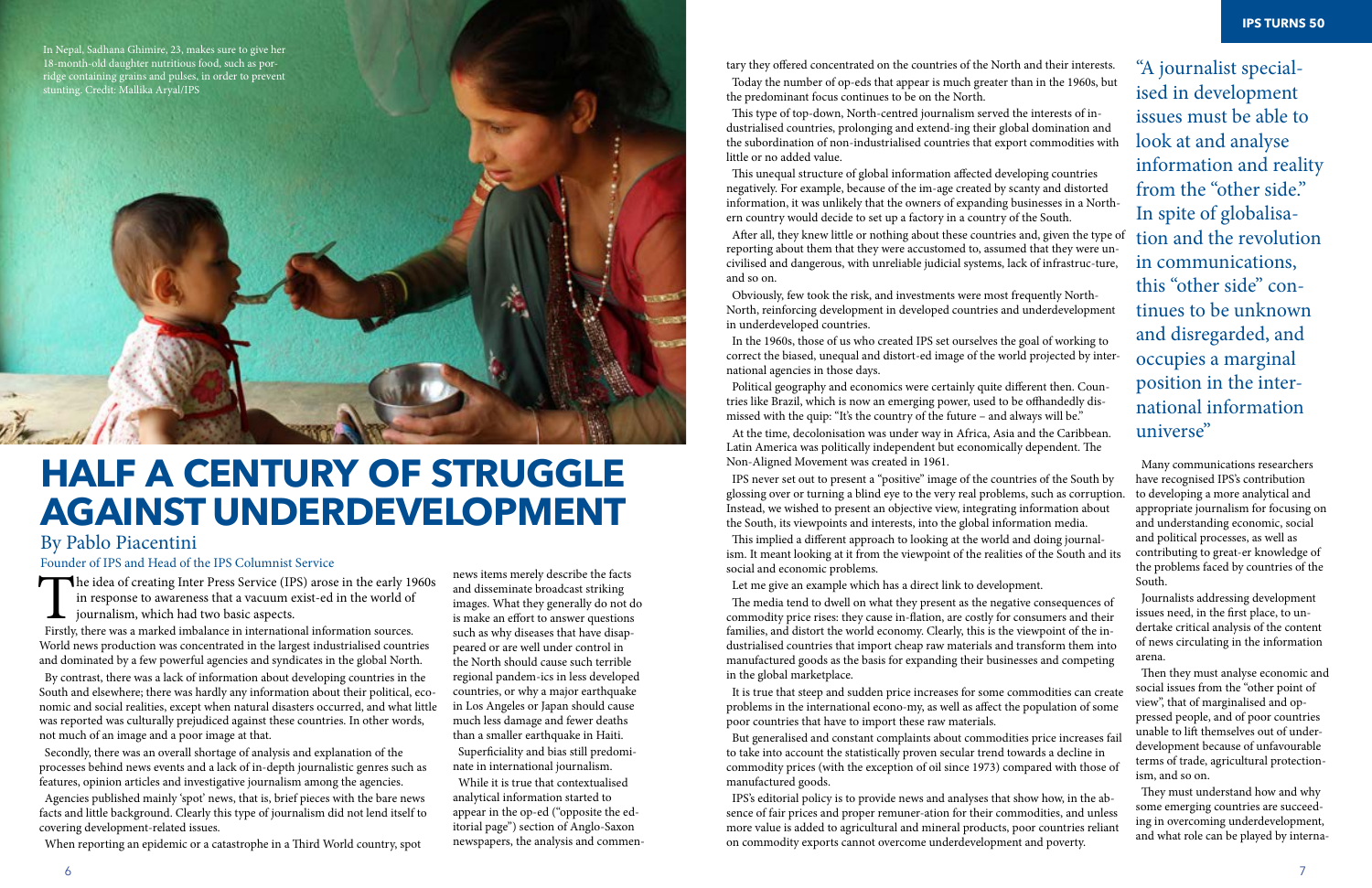tional cooperation.

They also need to examine whether the countries of the North and the international institutions they control are impos-ing conditions on bilateral or multilateral agreements that actually perpetuate unequal development.

World economic geography and politics may have changed greatly since the 1960s, and new information technologies may have revolutionised the media of today, but these remain some important areas in which imbalanced and discrimi-natory news treatment is evident.

In conclusion, a journalist specialised in development issues must be able to look at and analyse information and reali-ty from the "other side." In spite of globalisation and the revolution in communications, this "other side" continues to be unknown and disregarded, and occupies a marginal position in the international information universe.

> Where have all the flowers gone? Yes, of course, those are the opening words of a beautiful song made famous by such illuminations in the Kingston Trio, among others. It was a great number made greater by  $\mathbb{R}^2$ opening words of a beautiful song made famous by such illustrious singers as Joan Baez, Harry Belafonte, Vera Lynn and the Kingston Trio, among others. It was a great number made greater by the different styles in which singers of different musical temperaments belted it out.

An appreciation of the true dimensions of the above issues, the contrast between them and the information and analy-sis we are fed daily by the predominant media virtually all over the world – not only in the North, but also many by me-dia in the South – leads to the obvious conclusion that there is a crying need for unbiased global journalism to help cor-rect North-South imbalance.

To this arduous task and still far-off goal, IPS has devoted its wholehearted efforts over the past half century.

But what has that got to do with a news and feature service – Inter Press Service — which has survived in a relentlessly competitive field and become internationally known as the voice of the underdog?

The flowers in the song whose first few verses were written by Pete Seeger have gone to their graveyards. Similarly, non-traditional news services, news magazines, features services, and other innovative and non-traditional purveyors of information and opinion have sprouted like seasonal flora only to disappear – presumably on their way to that great big information graveyard in the skies.

Numerous efforts have been made by information entrepreneurs, journalists, publishers, and others to create a lasting and relevant instrument of communication different from those already well established, but most have failed. Some have frayed, withered and died faster than one can say Rabindranath Tagore.

That is an exaggeration, of course. (It's early in the morning as I write, when exaggerations come faster than ideas.) In more prosaic terms, many such efforts, launched with great enthusiasm and hope, have faltered and flopped.



A few have survived, demonstrating that given the right circumstances and

resources, alternative forms of dissemina-tion can survive and flourish. Prominent among them is Inter Press Service, much better known by its shortened form, IPS. The story goes that several years ago a messenger in a South Asian capital entered the office of a newspaper publish-er to announce that "a gentleman from IPS is waiting to see you." The publisher, already overloaded with tasks, each of them potentially a crisis, growled in reply: "Why would I want to meet somebody from the Indian Postal Service. Those buggers can't even deliver a letter to the address clearly written on the front of an envelope."

Doggedly the messenger, pejoratively known as a "peon," the imported term bestowed on messengers by sahibs rep-resenting His/Her (unemployed) Britannic Majesty, says: "Not postman. Pressman."

Irritated by now to a point dangerously close to incipient apoplexy, the publisher looks as if he is going to burst like an over-inflated balloon when the peon announces:. "Sir, he is from Inter Press Service."

Calm is restored. The danger of an apoplectic outburst passes on like a potential monsoonal shower that turns out to be not even a drizzle. The publisher composes himself and wears his welcoming look. The peon is instructed to let the visitor in and also order up some tea for him.

The representative of Inter Press Service (now internationally known and rec-

### **This Flower Is Right Here**

"IPS not only reflects (in its coverage) the realities of the "other." It is actually part of the other, bringing to the attention of audiences, readerships, and so on, activities – or lack of opportunities for activities – that go to the very heart of human development."

By Ernest Corea

Former Editor Ceylon Daily News and Sri Lankan Ambassador to the United States

ognised as IPS) comes in and is welcomed in a businesslike fashion, but with obvious warmth. And well he should be, for IPS was and continues to be like a breath of fresh air entering a room whose windows have rarely been opened.

For many years, representatives of developing country media (this writer among them) complained bitterly at regional and international conferences that circumstances compelled them to publish or broadcast news and views about their own countries, towns and villages, and people – people, for goodness sake – written by strangers in far-off lands, many of whom had never visited the countries they were writing about. They had no hesitation in writing, broadcasting or publishing advice on how such countries should be organised and governed.

Several efforts were made to correct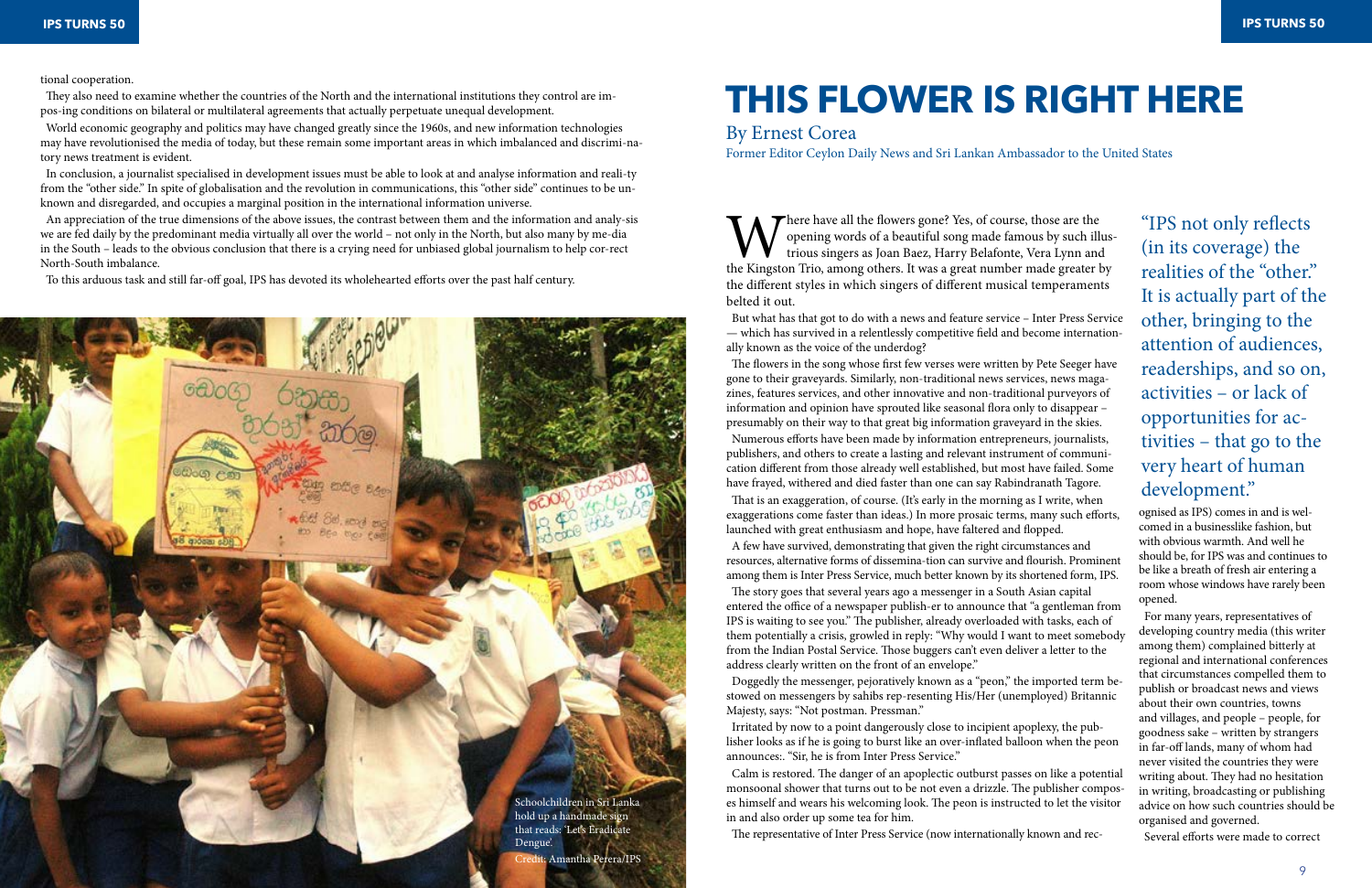this imbalance but nobody seemed able to design the appropriate model. Gemini news service? Gone. Lankapuvath? Reduced to the level of a government gazette. Depth News? Up there with the dodo. Pan Asia News? Difficult to locate even through the internet. Then, IPS came along.

The founders of IPS dealt with reality, as IPS does even today, not with slogans. Politicians and political journalists could play around all they wanted with a "new international information order" or whatever their pet formulation might be. IPS would, instead, attempt to service media outlets, print and electronic, with material written by journalists mainly from the South writing about the South from the South. Authenticity, thus, is a key IPS strength.

Even in its U.N. Bureau which is not country specific but, in effect, covers the world, the rich flavour of internationalism is seamlessly combined with national concerns of small and powerless countries. whose interests are insouciantly ig-nored by the maharajahs of international news dissemination.

IPS is different. It is authentic, as already pointed out. It is also down-to-earth and makes a strenuous effort to cover events, processes and trends emanating from developing countries and intertwined with the interests of those coun-tries – and their peoples.

**W** commemorated its 50th<br>ter Press Service (IPS) news agency commemorated its 50th anniversary recently, Inwas not far behind.

Contemporary history has demonstrated that failure to identify those interests and meet them leads to societal disequi-librium, dysfunctional politics, and disjointed economic development.

Thus, IPS not only reflects (in its coverage) the realities of the "other." It is actually part of the other, bringing to the attention of audiences, readerships, and so on, activities – or lack of opportunities for activities – that go to the very heart of human development.

IPS is capable of functioning as both a catalyst and monitor of development. Other efforts to create and nurture such an institution have failed, mainly because they lacked high professional standards as well as funding.

The standards side has now been well established and IPS is not merely "recognised" but has won prestigious awards for the style, content, and relevance of its coverage. Often, it covers the stories that should be covered but are ignored by media maharajahs.

This effort has continued for 50 years. Can IPS continue to survive and thrive? It could and should – but only if it has the resources required. Even the most exquisite bloom cannot survive unless it receives the tender loving care it de-serves. IPS is too critically important a media institution to be allowed to languish for want of resources. Moolah should not trump media relevance.

Established in 1964 as the largest news agency of the global South, IPS has been the voice of both developing nations and the Group of 77 for the past 50 years.

Both are linked together by a single political commitment: to protect and represent the interests of the developing world.

The 50th anniversary celebration of the G-77 and IPS represents an opportunity to enhance and strengthen the joint partnership in projecting and promoting the concerns of the countries of the South.

For five decades the agency has, in its own way, provided technical help to delegations of the South in promoting the global development agenda of the South.

The integral role played by the Group of 77 in economic diplomacy and projecting the development interests of the global South is a testimony to its continued relevance in the ongoing global development dialogue.



IPS's priceless contribution in that endeavor translates into promoting a new platform for global governance through critical information and communication.

IPS supported the publication for many years of the first ever G-77 newsletter: "The Journal of the Group of 77," as well as publishing special editions of Terra Viva on various occasions, particularly the celebration of anniversaries of the Group of 77 and the South Summits.

The initiative to establish a global net-

## **The Group of 77 and IPS at 50**

work of news agencies of the South, launched in 2006 by the G-77 and IPS under the chairmanship of South Africa, is still a work in progress.

Meanwhile, the G-77 has its own 50-year history of accomplishments.

When it was established on Jun. 15, 1964, the signing nations of the well-known "Joint Declaration of Seventy-Seven Countries" formed the largest intergovernmental organisation of developing countries in the United Nations to articulate and promote their collective interests and common development agenda.

Since the First Ministerial meeting of the G-77 held in Algeria in October 1967, and the adoption of the "Charter of Al-giers", the Group of 77 laid down the institutional mechanisms and structures that have contributed to shaping the in-ternational development agenda and changing the landscape of the global South for the past five decades.

Over the years, the Group has gained an increasing role in the determination and conduct of international relations through global negotiations on major North-South and development issues.

The Group has a presence worldwide at U.N. centres in New York, Geneva, Nairobi, Paris, Rome, Vienna, and Wash-ington D.C., and is actively involved in ongoing negotiations on a wide range of global issues including climate change, poverty eradication, migration, trade, and the law of the sea.

Today, the G-77 remains the only viable and operational mechanism in multilateral economic diplomacy within the U.N system. The growing membership is proof of its enduring strength.

From 77 founding member states in 1964 to 134 and counting in 2014, it is the largest intergovernmental organisation of the global South dealing with the Development Agenda.

The Group was created with the objective to collectively boost the role and influence of developing countries on the global stage when it became clear that political independence, to be meaningful, required changes in the economic relations between North and South.

Thus, political independence needed to be accompanied by economic diplomacy with the ultimate objective of the re-form of the international economic order.

Today, the G-77 represents the greatest coalition of humanity and remains a vital negotiating instrument in economic multilateral diplomacy, and for ensuring international peace and justice through international cooperation for develop-ment within the framework of the United Nations.

This has been the thrust of the joint expression of South-South solidarity since the Group's creation, and its collective voice has spread to every institution and international organisation representing the hopes and aspirations of the ma-jori-

ty of humanity.

The integral role played by the G-77 in economic diplomacy and projecting the development interests of the global South is a testimony to its continued relevance in the global development dialogue.

The Group has, through its compact Executive Secretariat limited resources, managed to work successfully with its development partners to analyse issues and propose alternative solutions to development challenges.

#### By Mourad Ahmia Executive Secretary of the Group of 77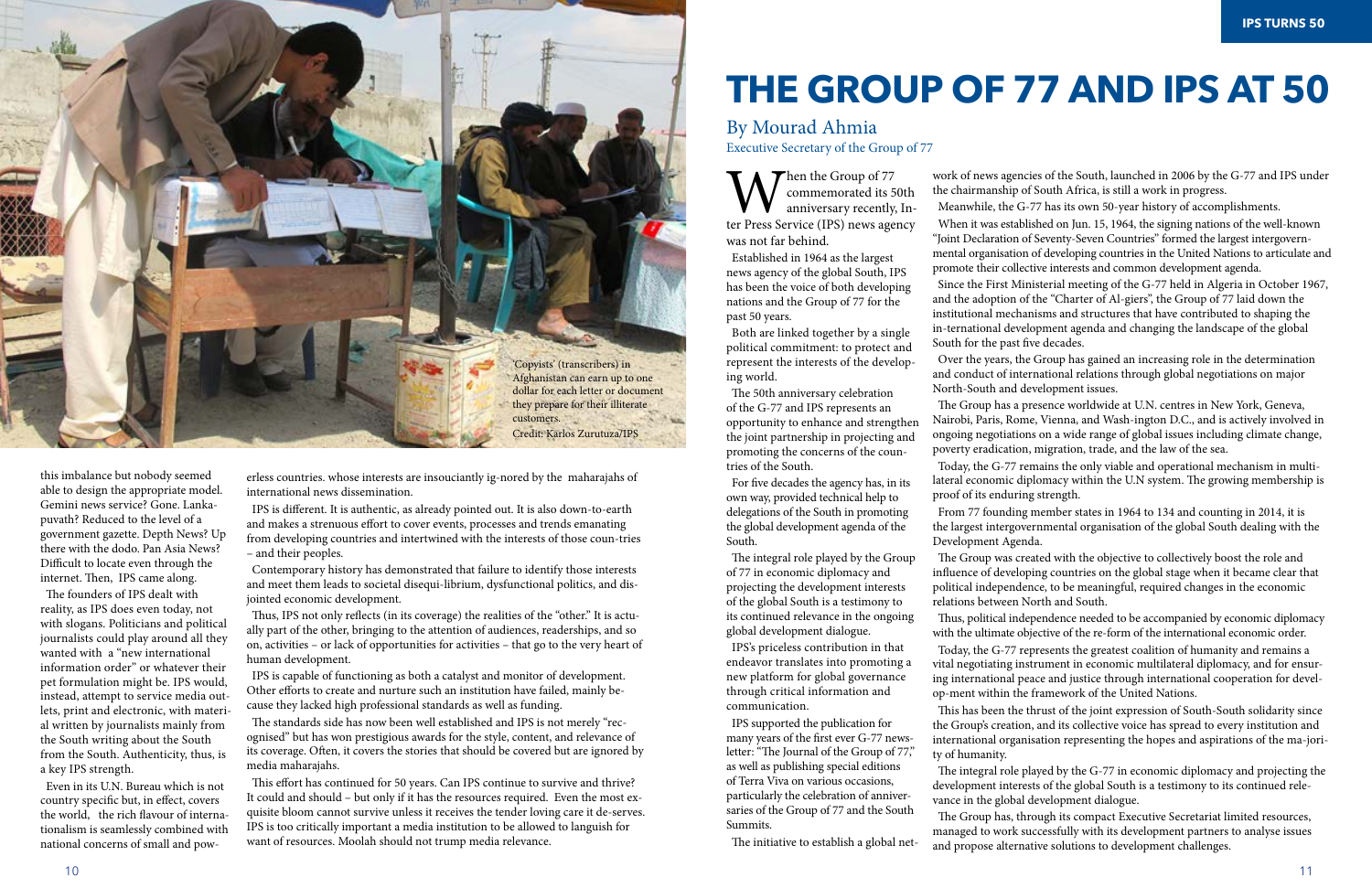For 50 years the G-77 contributed to the formulation and adoption of numerous U.N. resolutions, programmes, and plans of action, most of which address the core issues of development. Its role in generating global consensus on the issues of development has been widely acknowledged by world leaders, diplomats, parliamentarians, academia, re-searchers, media and civil society.

It is a tribute to the historical validity of the conception, purposes, and endeavours of the Group, which have withstood the test of time.

The essential rationale for the Group was, and remains, to strive for a wider participation of developing countries in global economic decision-making and for inserting a development dimension in international institutions and policies within the framework of the United Nations system.

The Group presently consists of 134 countries, comprising over 80 per cent of the world's population and approximate-ly two-thirds of the United Nations membership.

The Group is the world's second largest international organisation after the 193-member United Nations, and many countries, from emerging developing economies to least developed countries and small island developing states have chaired the Group, ranging in regions from Africa, Asia-Pacific to Latin America and the Caribbean.

2014 marks a milestone in the life of the Group with the celebration of the fiftieth year of its establishment, a period dur-ing which it has nearly doubled in membership and multiplied its south-south cooperation achievements while continu-ing to operate as a coalition of nations in promoting North-South dialogue for development.

I since The Press Service News Agency has braved severe political assaults and financial tempests since 1964, when Rob-erto Savio and Pablo Piacentini laid its foundation as a unique and challenging information and communication system.

It is remarkable that with such a diverse membership and without a formal constitution it has managed to endure the world's political and economic turbulence for 50 years and remain true to its original mission in promoting the United

Nations' development agenda.

The G-77 has devoted five decades working to achieve development. It adheres to the principle that nations, big and small, deserve an equal voice in world affairs.

Today the Group remains linked by common geography and shared history of struggle for liberation, freedom and South-South solidarity.

In its 50 years, the Group of 77 has solidified the global South as a coalition of nations, aspiring for a global partnership for peace and development.

Today, the Group of 77 is recognised for its work to promote international cooperation for development towards a pros-perous and peaceful world.

The commitment and dedication of the Group in selflessly shaping world affairs has benefited billions of lives world-wide, and such recognition of its significant contribution during the Group's fiftieth anniversary is most appropriate.

Happy 50th anniversary for both G-77 and IPS!

Fifty years on, IPS continues to provide in-depth news and analysis from journalists around the world – primarily from the countries of the South – which is distinct from what the mainstream media offer. Underreported and unreported news constitutes the core of IPS coverage. Opinion articles by experts from think tanks and independent institutions enhance the spectrum and quality offered by IPS.

As the social media transforms the communication environment, IPS is determined to consolidate its unique niche and is tailoring its offer to adapt to the changes under way, while remaining true to its original vocation: make a concerted effort to right the systematic imbalance in the flow of information between the South and the North, give a voice to the South and promote South-South understanding and communication. In short, nothing less than turning the world downside up.

The fiftieth anniversary coincides with IPS decision to strengthen coverage not only from the U.N. in New York, but also from Vienna – bridging the U.N. there with the headquarters – as well as from Geneva and Nairobi, the only country in Africa hosting a major U.N. agency, the U.N. Environment Programme (UNEP).

Turning 50 is also associated with a new phase in IPS life, marked not only by challenges emerging from rapid ad-

### **Towards a Global Governance Platform**

vance of communication and information technologies, but also by globalisation and the world financial crisis.

The latter is causing deeper social inequalities, and greater imbalances in international relations. These developments have therefore become thematic priorities in IPS coverage.

The consequences of "turbo-capitalism", which allows finance capital to prevail over every aspect of social and person-al life, and has disenfranchised a large number of people in countries around the world constituting the global South, are an important point of focus.

IPS has proven experience in reporting on the issues affecting millions of marginalised human beings – giving a voice to the voiceless – and informing about the deep transitional process which most of the countries of the South and some in the North are undergoing.

This latter day form of capitalism has not only resulted in dismissal of workers and catapulted their families into the throes of misery, but also devastated the environment and aggravated the impact of climate change, which is also play-ing havoc with traditional communities.

IPS also informs about the critical importance of the culture of peace and points to the perils of all forms of militarism. A Memorandum of Understanding between IPS and the United Nations Alliance of Civilizations (UNAOC) provides an important framework for seminars aimed at raising the awareness of the media in covering cross-cultural conflicts.

Nuclear weapons that are known to have caused mass destruction in Hiroshima and Nagasaki 69 years ago, represent one of the worst forms of militarism. IPS provides news and analysis as well as opinions on continuing efforts world-wide to ban the bomb. This thematic emphasis has educed positive reactions from individual readers, experts and insti-tutions dealing with nuclear abolition and disarmament. As globalisation permeates even the remotest corners of the planet, IPS informs about the need of education for global citizenship and sustainable development, highlighting international efforts such as the United Nations Global Education First Initiative. IPS reports on initiatives aimed at ensuring that education for glob-

al citizenship is reflected in intergov-ernmental policy-making processes such as the Sustainable Development Goals and Post-2015 Development Agenda.

IPS reports accentuate the importance of multilateralism within the oft-neglected framework of genuine global govern-ance. It is not surprising therefore that IPS coverage of the United Nations and its social and economic agenda is wide-ly recognised as outstanding in the global media landscape.

This is particularly important because the news agency has come to a fork in the road represented by the financial crunch, which is apparently one of the toughest IPS has ever faced. However, thanks to the unstinting commitment of 'IPS-ians', the organisation is showing the necessary resilience to brave the challenge and refute those who see it heading down a blind alley.

At the same time, IPS is positioning itself distinctly as a communication and information channel supporting global gov-ernance in all its aspects, privileg-

#### By Ramesh Jaura IPS Director General



**IPS turns 500 million**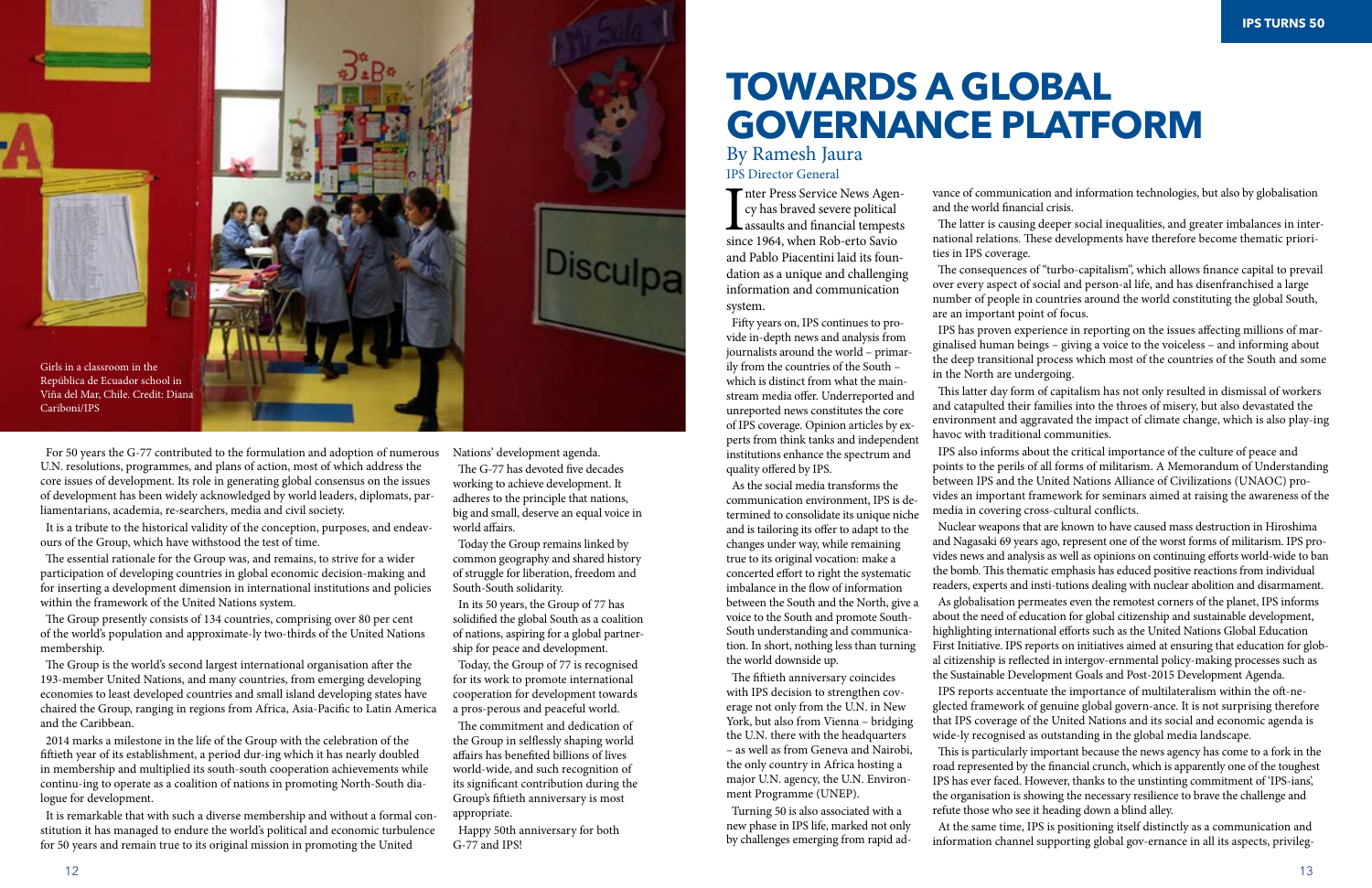ing the voices and the concerns of the poorest and creating a climate of understand-ing, accountability and participation around development and promoting a new international information order between the South and the North.

IPS has the necessary infrastructure and human resources required for facilitating the organisational architecture of an information and communication platform focused on 'global governance' (GGICP). Whether it

Tarzie Vittachi, a renowned<br>
Sri Lankan newspaper editor<br>
and one-time deputy executive<br>
director of the U.N. children's Sri Lankan newspaper editor and one-time deputy execagency UNICEF, once recounted the oft-quoted story of an African diplomat who sought his help to get coverage in the U.S. media for his prime minister's address to the General Assembly.

### **IPS at 50, Leads That Don't Bleed**

The diplomat, a friend of Vittachi's, said the visiting African leader was planning to tell the world body his success stories in battling poverty, hunger and HIV/AIDS.

"How can I get this story into the front pages of U.S. newspapers?" he asked rather naively.

Vittachi, then a columnist and contributing editor to Newsweek magazine, jokingly retorted: "Shoot him – and you will get the front page of every newspaper in the U.S."

As the old tabloid journalistic axiom goes: "If it bleeds, it leads."

But in its news coverage over the last 50 years, IPS has led mostly with "unsexy" and "un-bleeding" stories, long ignored by the mainstream media. As IPS commemorates its 50th anni-

versary this year, its news coverage of the developing world and the United Nations has been singled out for praise because of its primary focus on social and politico-economic issues on the U.N. agenda, including poverty, hunger, population, children, gender empowerment, education, health, refugees, human rights, disarmament, the global environment and sustainable development.

Congratulating IPS on its 50th anniversary, U.N. Secretary-General Ban Kimoon was quick to applaud IPS' "relentless focus on issues of concern to the developing world – from high-level negotiations on economic development to on-the-ground projects that improve health and sanitation.

"I thank IPS for raising global public awareness about matters at the heart of the U.N.'s agenda, and I hope it will have an even greater impact in the future," he added.

In its advocacy role, IPS was in the forefront of a longstanding campaign, led by world leaders, activists and women's groups, for the creation of a separate U.N. entity to reinforce equal rights for women and for gender empowerment.

U.N. Assistant Secretary-General Lakshmi Puri, deputy executive director of U.N. Women, last week praised IPS for its intensive coverage of sustainable development and gender empowerment.

She said IPS has been "a leader" in realising a more democratic and equitable new information, knowledge and com-munication order in the service of sustainable development in all its dimensions: social, economic and environmental.

"Its enterprising role has also been evident in the way it championed the creation of U.N. Women: a new gender equali-ty and women's empowerment and rights architecture within the U.N. system.

 "We have partnered with IPS to advance this most important project for humanity in the 21st century," said Puri. "IPS joined our political mobilisation drive for a stand-alone gender equality and women's empowerment goal through sus-tained engagement and compelling content."

She said IPS has demonstrated "its unwavering commitment to development issues through supporting our efforts to mainstream gender perspectives in the

#### By Thalif Deen

UN Bureau Chief and Regional Director IPS North America

is the culture of peace, citizen empowerment, human rights, gender equality, education and learning, development or environment, all these contribute to societal development, which in turn leads towards global governance.

In order to harness the full potential of communication and information tools, adequate financial support is indispensa-ble. Projects that conform to the mission of IPS – making the voiceless heard by the international community, from lo-cal to global level – are one way of securing funds.

> In recent years, IPS has been a threetime winner of the annual awards presented by the U.N. Correspondents' Asso-ciation (UNCA), having won a bronze in 1997 (shared with the Washington Post) and two golds in 2012 and 2013 (one of which it shared with the Associated Press) for "excellence in U.N. reporting".

But since projects alone do not ensure the sustainability of an organisation, IPS is exploring new sources of funding: encouraging sponsorships through individual readers and institutions, enlightened governments and intergovernmental bodies as well as civil society organisations and corporations observing the UN Global Compact's 10 principles in the areas of human rights, labour, the environment and anti-corruption, which enjoy universal consensus.

G77, particularly via the Declaration of Santa Cruz 'For a New World Order for Living Well' of June 2014, and the historic pre-summit international meeting on Women's Proposals for a New World Order."

She also said IPS has joined the public mobilisation campaign – "Empowering Women, Empowering Humanity: Picture It"- as a Media Compact partner, and is throwing its full support behind Beijing+20.

"I wish IPS 50 more years of dynamic evolution, courageous reporting of truth, built on the foundations of reportage from the front-lines of ground experiences, and of providing game changing third-eye wisdom and policy perspectives on all endeavours of humanity and of imagining a better world for women and girls," Puri declared.

Over the years, IPS has also given pride of place for coverage of disarmament and development – and specifically nu-clear disarmament. Jayantha Dhanapala, a former U.N. under-secretary-general for disarmament affairs, said last week there is special significance in the fact that this anniversary is being celebrated together with the Group of 77 and UNCTAD, highlight-ing the umbilical link with the developing world of the global South. Giving voice to these important trends, IPS emerged to challenge the monopoly of the news exchange system and its dominance by the developed world, he added. Drawing on the vast reservoir of hitherto globally unrecognised journalistic talent in the global South, Roberto Savio and Pablo Piacentini co-founded an organisation that has braved challenges of resource mobilisation and unfair com-petition, said Dhanapala.

"Having spent many years in the area of peace and disarmament with the United Nations, I am personally grateful to IPS for espousing the cause of disarmament, especially nuclear disarmament, and for identifying the priority of a nuclear weapon-free world where weapons of mass destruction must be eliminated and conventional weapons reduced from current levels in achieving general and complete disarmament," he said.

"Only then can we have peace and security with development and human rights flourishing in collective and co-operative global security," said Dhanapala, president of the Pugwash Conferences on Science & World Affairs (1995 Nobel Peace Laureate) and a former ambassador of Sri Lanka.

When the United Nations launched a new series in 2004 drawing attention to the "10 Most Under-Reported Stories of the Year", IPS was far ahead of the curve having covered at least seven of the 10 stories in a single year: AIDS or-phans in Africa; Women as Peacemakers; the Hidden World of the Stateless; Policing for Peace; the Girl Soldier; In-digenous Peoples and a Treaty for the Disabled.

 Dr. Shashi Tharoor, a former U.N. under-secretary-general and head of the Department of Public Information (DPI), who originated the series, recounted the role of IPS in covering under-reported stories.

Reiterating his comments, Tharoor said last week: "I have followed IPS' reporting for three decades, and worked with them at close quarters during my media-related assignments at the United Nations.

"I found IPS an excellent source of news and insight about the developing world, covering stories the world's dominant media outlets too often ignore," said Tharoor, currently a member of parliament for Thiruvananthapuram in India's Lok Sabha.

He said IPS reporters marry the highest professional standards of journalism to an institutional commitment to covering stories of particular concern to the global South.

"They are indispensable to any reader who wishes to stay abreast of what's hap-

pening in developing countries around the world," said Tharoor, a prolific writer and author of 'The Elephant, the Tiger and the Cell Phone'.

Additionally, IPS' Gareth Porter was also honoured in 2012 with the Martha Gellhorn Prize for Journalism, whose past winners included the Guardian, the Independent, the Sunday Times and Wikileaks.

The Washington-based Population Institute, which gave its annual media awards for development reporting, singled out IPS as "the most conscientious news service" for coverage relating to population and development.

IPS won the award nine times in the 1990s, beating out the major wire services year in and year out, conceding occa-sionally to Reuters and the Associated Press (AP).

Barbara Crossette, a former U.N. bureau chief for the New York Times (1994-2001) and currently U.N. correspondent for The Nation and contributing writer and editor for PassBlue, said, "I am among those many journalists who follow the IPS reports daily, not only for insight into events and

"I thank IPS for raising global public awareness about matters at the heart of the U.N.'s agenda, and I hope it will have an even greater impact in the future.''

U.N. Secretary-General Ban Ki-moon